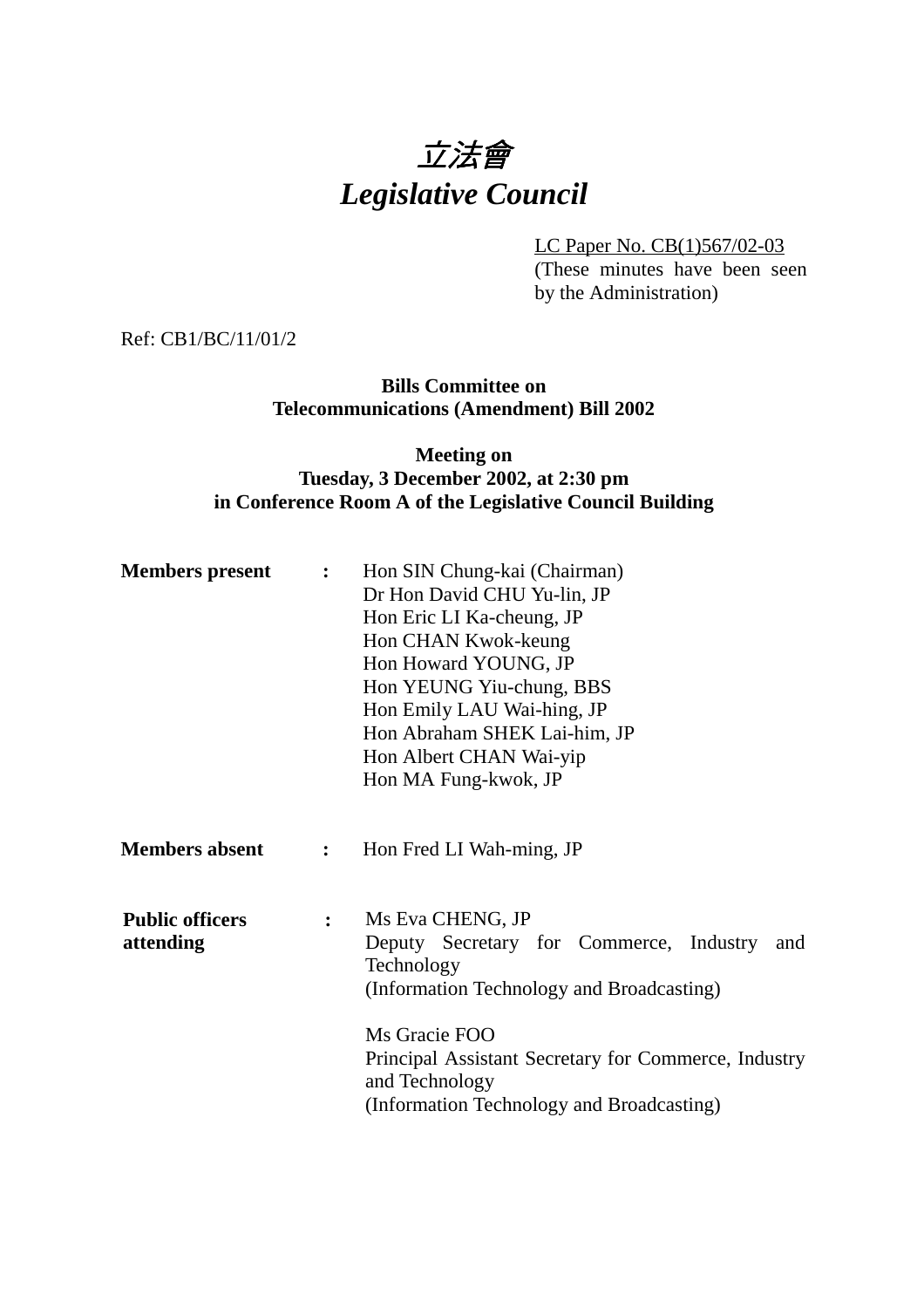|                              |              | Miss Linda SO                                           |
|------------------------------|--------------|---------------------------------------------------------|
|                              |              | Assistant Secretary for Commerce, Industry and          |
|                              |              | Technology                                              |
|                              |              | (Information Technology and Broadcasting)               |
|                              |              |                                                         |
|                              |              | Mr M H AU, JP                                           |
|                              |              | <b>Deputy Director-General</b><br>of Telecommunications |
|                              |              |                                                         |
|                              |              | Mr Edward WHITEHORN                                     |
|                              |              | Head, Competition Affairs Branch, Office of the         |
|                              |              | <b>Telecommunications Authority</b>                     |
|                              |              |                                                         |
|                              |              | Mr Michael LAM                                          |
|                              |              | Senior Government Counsel, Department of Justice        |
|                              |              |                                                         |
| <b>Clerk in attendance :</b> |              | Miss Polly YEUNG                                        |
|                              |              | Chief Assistant Secretary (1)3                          |
|                              |              |                                                         |
|                              |              |                                                         |
| <b>Staff in attendance</b>   | $\mathbf{L}$ | <b>Miss Connie FUNG</b>                                 |
|                              |              | Assistant Legal Adviser 3                               |
|                              |              | Ms Debbie YAU                                           |
|                              |              | Senior Assistant Secretary (1)1                         |
|                              |              |                                                         |

# **I Confirmation of minutes**

(LC Paper No. CB(1)357/02-03)

The minutes of the fourth meeting on 6 November 2002 were confirmed.

### **II Meeting with the Administration**

| LC Paper No. CB(3)593/01-02        | - The Bill                                                           |
|------------------------------------|----------------------------------------------------------------------|
| LC Paper No. $CB(1)2256/01-02(03)$ | - Marked-up copy of the Bill                                         |
| LC Paper No. $CB(1)187/02-03(01)$  | - Summary of deputations' views<br>and the Administration's response |

2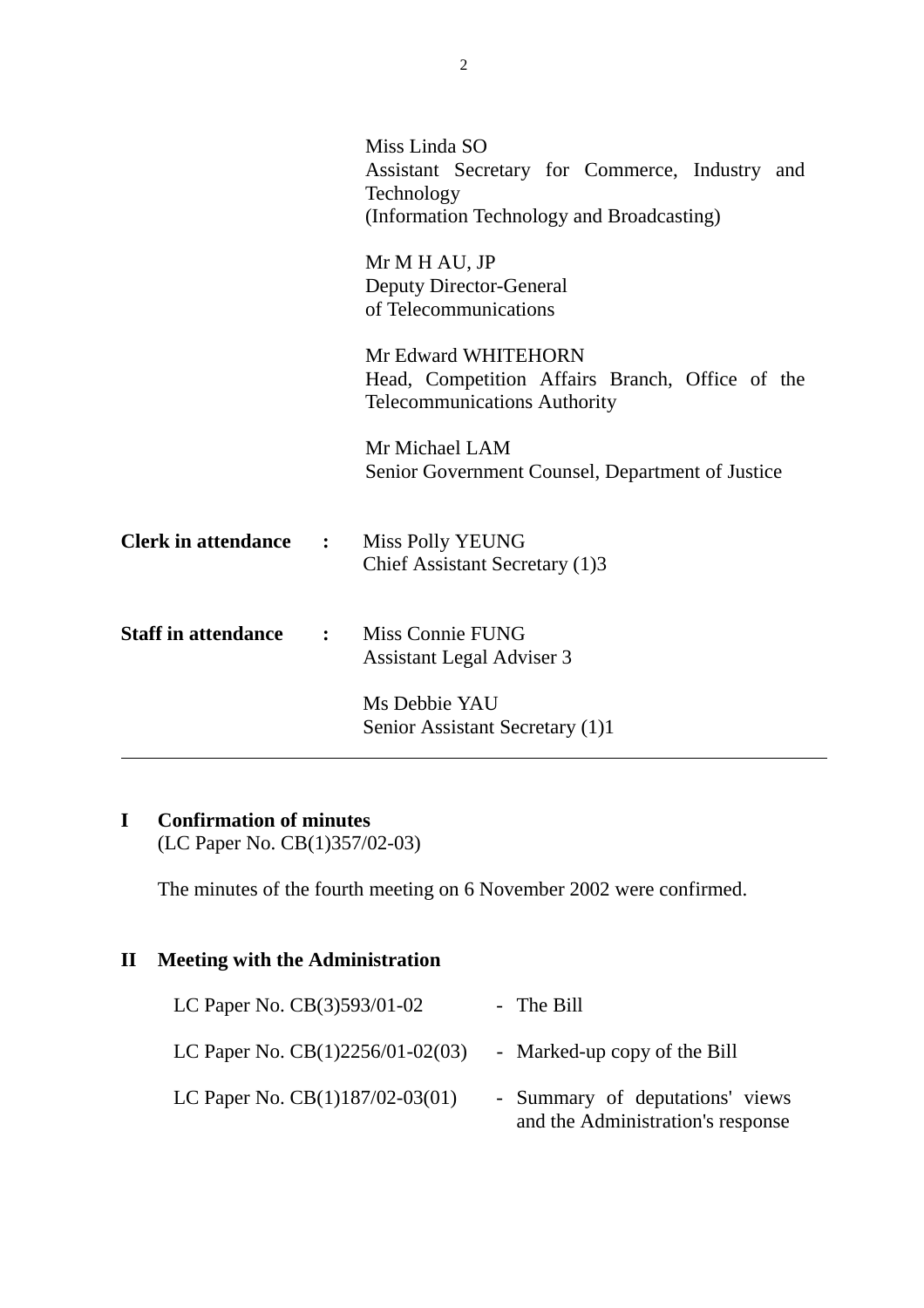2. The Bills Committee deliberated (Index of proceedings attached at **Appendix**)

Issues which required follow-up actions/consideration by the Administration

Clause 1

3. In consideration of members' views and the Assistant Legal Adviser (ALA)'s advice on section 32 of Interpretation and General Clauses Ordinance (Cap 1), the Administration would confirm whether it would consider conducting consultation and finalizing the guidelines on matters to be taken into account in deciding whether a particular merger and acquisition (M&A) activity would substantially lessen competition in a telecommunications market (the Guidelines) after the Telecommunications (Amendment) Bill 2002 was enacted and published in the Gazette but prior to commencement of the legislation.

## Clause 3 - proposed section 7P(1)

4. The Administration was requested to consider how TA might account for his decisions for those M&A cases that would not raise regulatory concerns under the Bill.

Clause 3 - proposed sections 7P(2) and 7P(7)

- 5. The Administration would consider
	- (a) members' suggestion to also require TA to give all carrier licensees a reasonable opportunity to make representations and for TA to consider such representations; and
	- (b) extending similar treatment to other parties such as members of the public.

# Clause 3 - proposed sections 7P(5) and 7P(6)

6. The Administration would provide in the Guidelines the time limit within which TA must decide on the applications.

Clause 3- proposed section 7P(7)

7. The Administration would consider the suggestion of setting out the procedures for handling representations in the Guidelines, such as by way of written submissions, conducting public hearings, recording oral representations etc.

### Clause 3- proposed section 7P(11)

8. The Administration would try to provide information on the possible level of costs or expenses incurred by TA in processing an application made under proposed section 7P(5) and making a decision under proposed section 7P(6).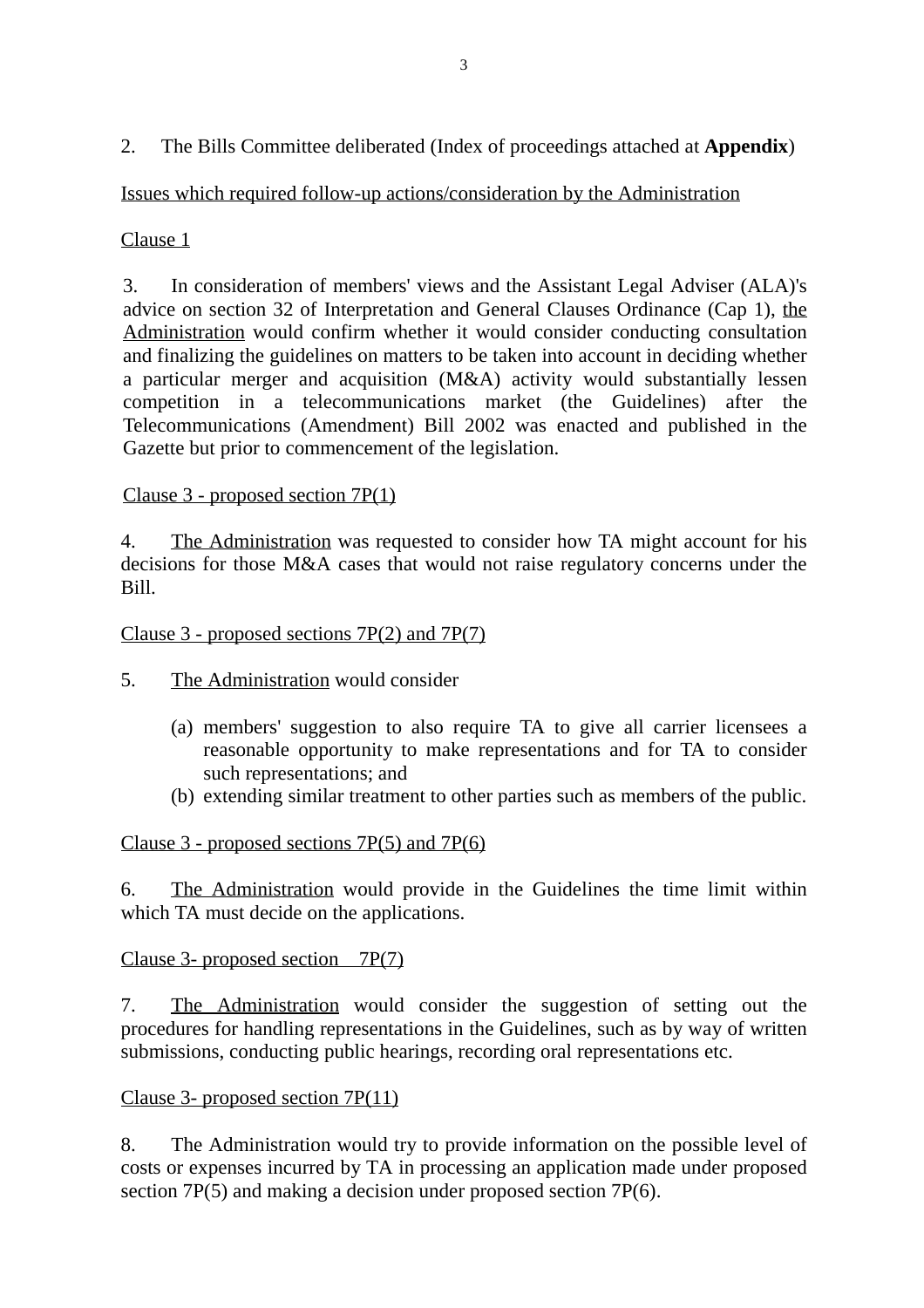#### Clause 3 - proposed section 7P(12)

9. The Administration would consider providing a definition of "principal officer".

Date of next meetings

10. Members noted that the  $6<sup>th</sup>$  meeting of the Bills Committee would be held on Thursday, 12 December 2002 at 8:30 am. Members also agreed that the  $7<sup>th</sup>$  and  $8<sup>th</sup>$ meetings of the Bills Committee would be scheduled for Tuesday, 7 January 2003 and 21 January 2003, both at 8:30 am.

#### **III Any other business**

11. There being no other business, the meeting ended at 4:25 pm.

Council Business Division 1 Legislative Council Secretariat 20 December 2002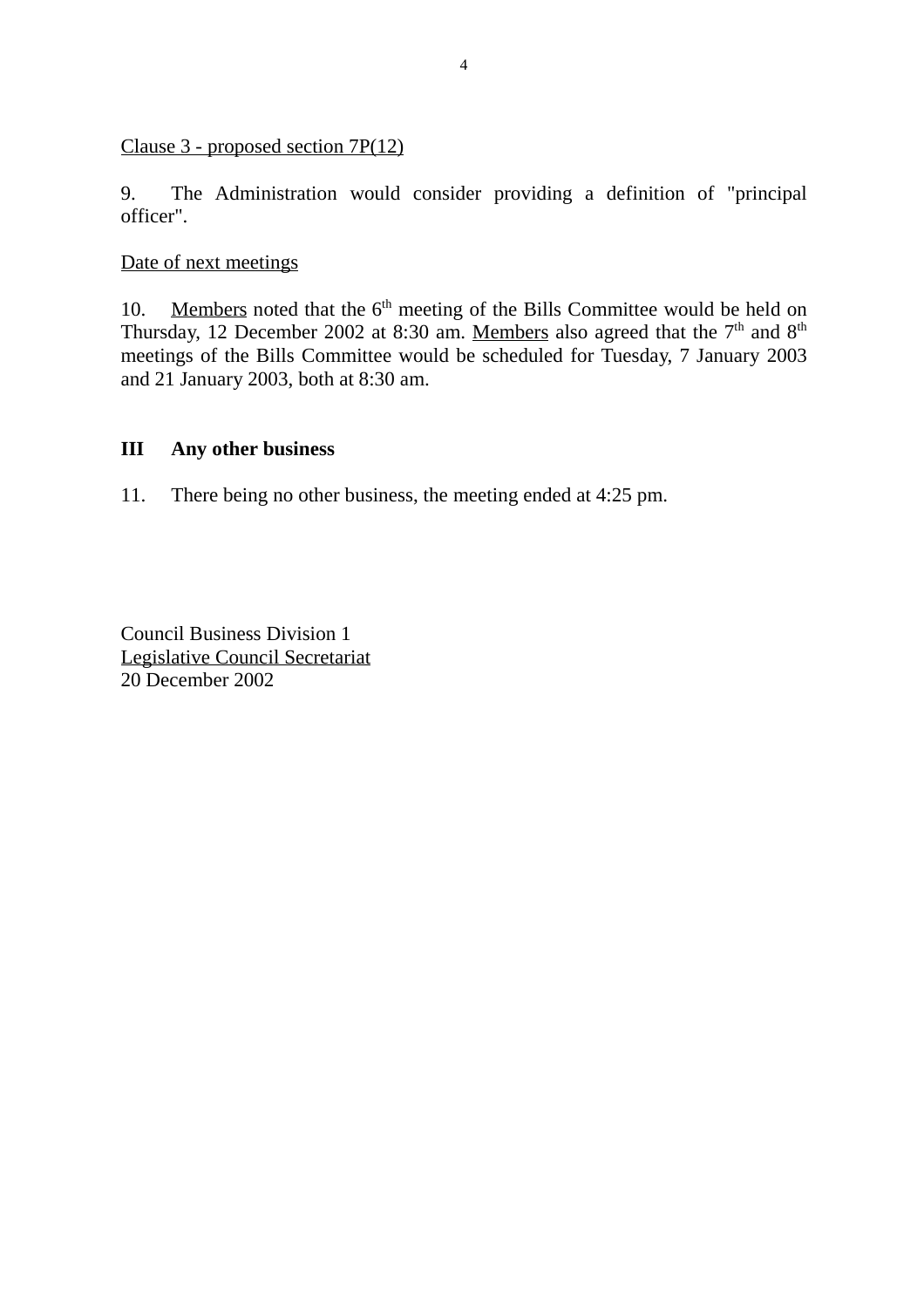# **Appendix**

#### **Proceedings of the meeting of the Bills Committee on Telecommunications (Amendment) Bill 2002 Meeting on Tuesday, 3 December 2002 at 2:30 pm in Conference Room A of the Legislative Council Building**

| <b>Time Marker</b> | <b>Speaker</b>                                                              | Subject(s)                                                                                                                                                                                                                                                                                                                                                                                                                                                                                                                                                                                                           | <b>Action</b>            |
|--------------------|-----------------------------------------------------------------------------|----------------------------------------------------------------------------------------------------------------------------------------------------------------------------------------------------------------------------------------------------------------------------------------------------------------------------------------------------------------------------------------------------------------------------------------------------------------------------------------------------------------------------------------------------------------------------------------------------------------------|--------------------------|
| $000000 - 000235$  | Chairman                                                                    | Introductory<br>remarks<br>and<br>confirmation of minutes of meeting<br>held on 6 November 2002.                                                                                                                                                                                                                                                                                                                                                                                                                                                                                                                     | required                 |
| 000236 - 000336    | Chairman<br>Administration                                                  | Clause 1<br>Updating the title of Secretary for<br>Information<br>Technology<br>and<br>Broadcasting.                                                                                                                                                                                                                                                                                                                                                                                                                                                                                                                 |                          |
| 000337 - 001238    | Chairman<br>Administration<br>Ms Emily LAU<br>Assistant<br>Legal<br>Adviser | Clause 1<br>With reference to Section 32 of<br>Interpretation and General Clauses<br>Ordinance<br>(Cap)<br>$1)$ ,<br>the<br>Administration to confirm whether it<br>consider<br>would<br>conducting<br>consultation on and finalizing the<br>Guidelines after the Bill was enacted<br>and published in the Gazette but prior<br>to its commencement.                                                                                                                                                                                                                                                                 | The Admin to<br>confirm. |
| 001239 - 002050    | Ms Emily LAU<br>Administration<br>Chairman                                  | Clause 2<br>(a) Noted the status of the Guidelines<br>in serving as a reference in appeals<br>the<br>Telecommunications<br>to<br>(Competition Provisions) Appeal<br>Board and judicial reviews;<br>(b) Noted<br>that<br>other<br>some<br>jurisdictions did not make the<br>Guidelines subsidiary legislation;<br>(c) TA to balance views and interests<br>of all parties in finalizing the<br>Guidelines;<br>(d) Noted the need to conduct<br>consultation on any revision made<br>to the Guidelines.<br>(e) Bills Committee<br>be<br>would<br>provided with the details<br>of<br>important parts of the Guidelines. |                          |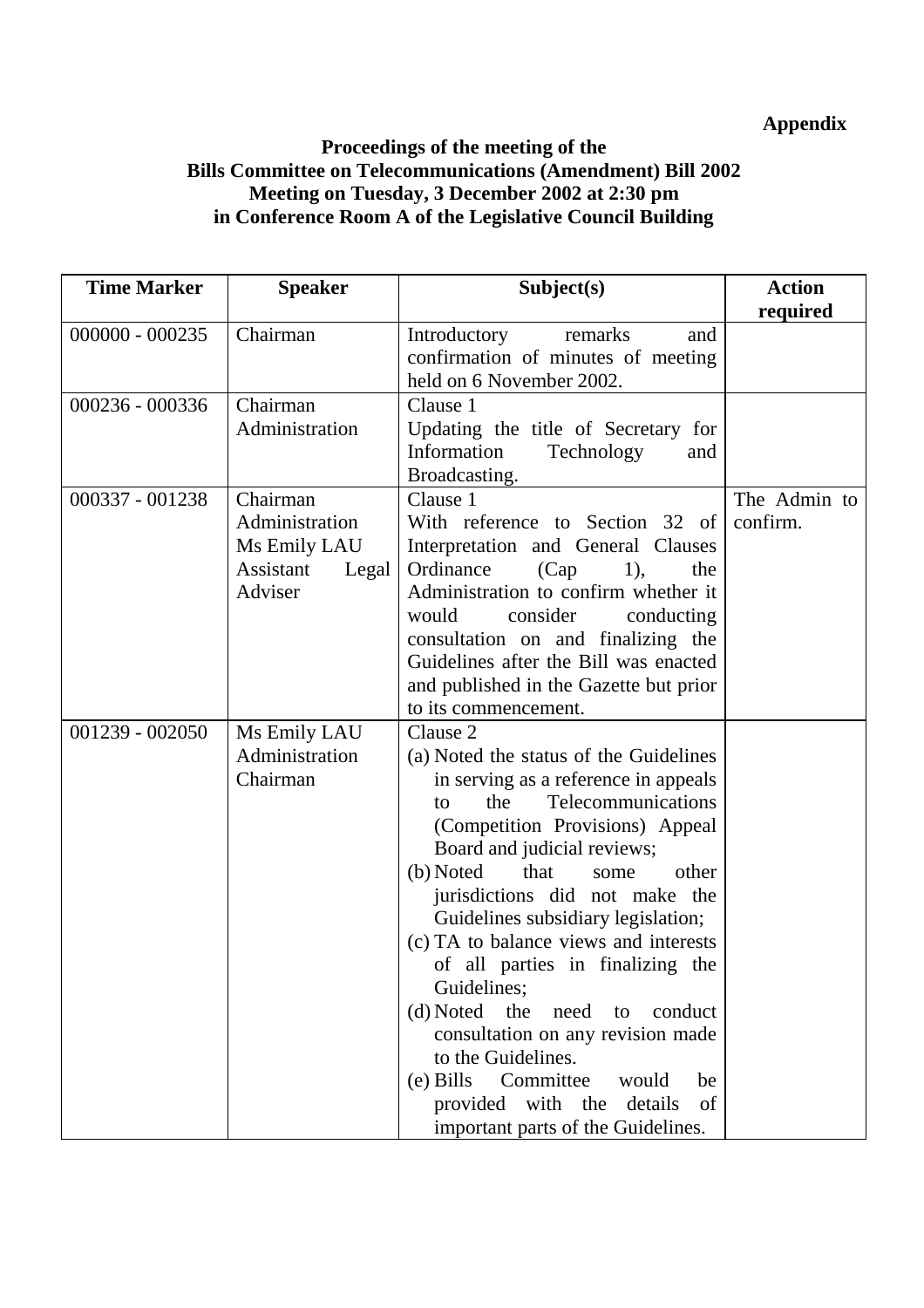| 002051 - 004916 | Administration | Clause $3$ - proposed section $7P(1)$                             | The Admin to       |
|-----------------|----------------|-------------------------------------------------------------------|--------------------|
|                 | Ms Emily LAU   | (a) Purpose of section $7P(1)$ .                                  | consider           |
|                 | Chairman       | (b) TA to conduct market structure                                | making known       |
|                 |                | analysis in terms of<br>market                                    | TA's decisions     |
|                 |                | concentration<br>barrier<br>and<br>of                             | for<br>cases<br>in |
|                 |                | market entry etc. in determining                                  | (d).               |
|                 |                | whether an M&A had, or was                                        |                    |
|                 |                | likely to have, the effect of                                     |                    |
|                 |                | substantially<br>lessening                                        |                    |
|                 |                | competition.                                                      |                    |
|                 |                | (c) TA to direct licensee to take action                          |                    |
|                 |                | specified in<br>section<br>$7P(3)$ ,                              |                    |
|                 |                | including procuring modification                                  |                    |
|                 |                | to the control exercised over the                                 |                    |
|                 |                | carrier licensee, etc.                                            |                    |
|                 |                | (d) To consider how the TA might<br>account for decisions for M&A |                    |
|                 |                | that<br>would<br>have<br>not<br>cases                             |                    |
|                 |                |                                                                   |                    |
| 004917 - 010840 | Administration | regulatory concerns.<br>Clause $3$ - proposed sections $7P(2)$    | The Admin to       |
|                 | Ms Emily LAU   | and $7P(7)$                                                       | consider           |
|                 | Chairman       | (a) Duration<br>time<br>limit<br>and<br>of                        | extending<br>the   |
|                 | Mr Eric LI     | 'reasonable opportunity'.                                         | scope<br>of        |
|                 |                | (b) Whether parties eligible to make                              | parties eligible   |
|                 |                | representations<br>for<br>TA's                                    | make<br>to         |
|                 |                | consideration and response should                                 | representations    |
|                 |                | include all carrier licensees.                                    | all carrier<br>to  |
|                 |                | (c) Public to make representations.                               | licensees.         |
| 010841 - 011205 | Administration | Clause $3$ - proposed section $7P(3)$                             |                    |
|                 | Chairman       | (a) Courses of actions taken by TA.                               |                    |
|                 | Mr Eric LI     | (b) Meaning of voting control as                                  |                    |
|                 |                | defined<br>proposed<br>section<br>in                              |                    |
|                 |                | $7P(13)$ .                                                        |                    |
| 011206-011350   | Administration | Clause 3- proposed section $7P(4)$                                |                    |
|                 | Ms Emily LAU   | (a) Noted the consequence<br>and                                  |                    |
|                 | Mr Eric LI     | penalty for non-compliance.                                       |                    |
|                 |                | (b) Discussed that there would be no                              |                    |
|                 |                | regulatory power to discontinue a                                 |                    |
|                 |                | potential transaction.                                            |                    |
| 011351 - 012031 | Administration | Clause 3 - proposed sections 7P(5)                                | The Admin to       |
|                 | Mr Eric LI     | and $7P(6)$                                                       | time<br>set<br>out |
|                 | Chairman       | (a) Time limit for TA to make a                                   | limit<br>the<br>in |
|                 | Ms Emily LAU   | decision on whether or not to give                                | Guidelines.        |
|                 |                | his consent.                                                      |                    |
|                 |                | (b) Consequences if TA refused to                                 |                    |
|                 |                | give his consent.                                                 |                    |
|                 |                |                                                                   |                    |